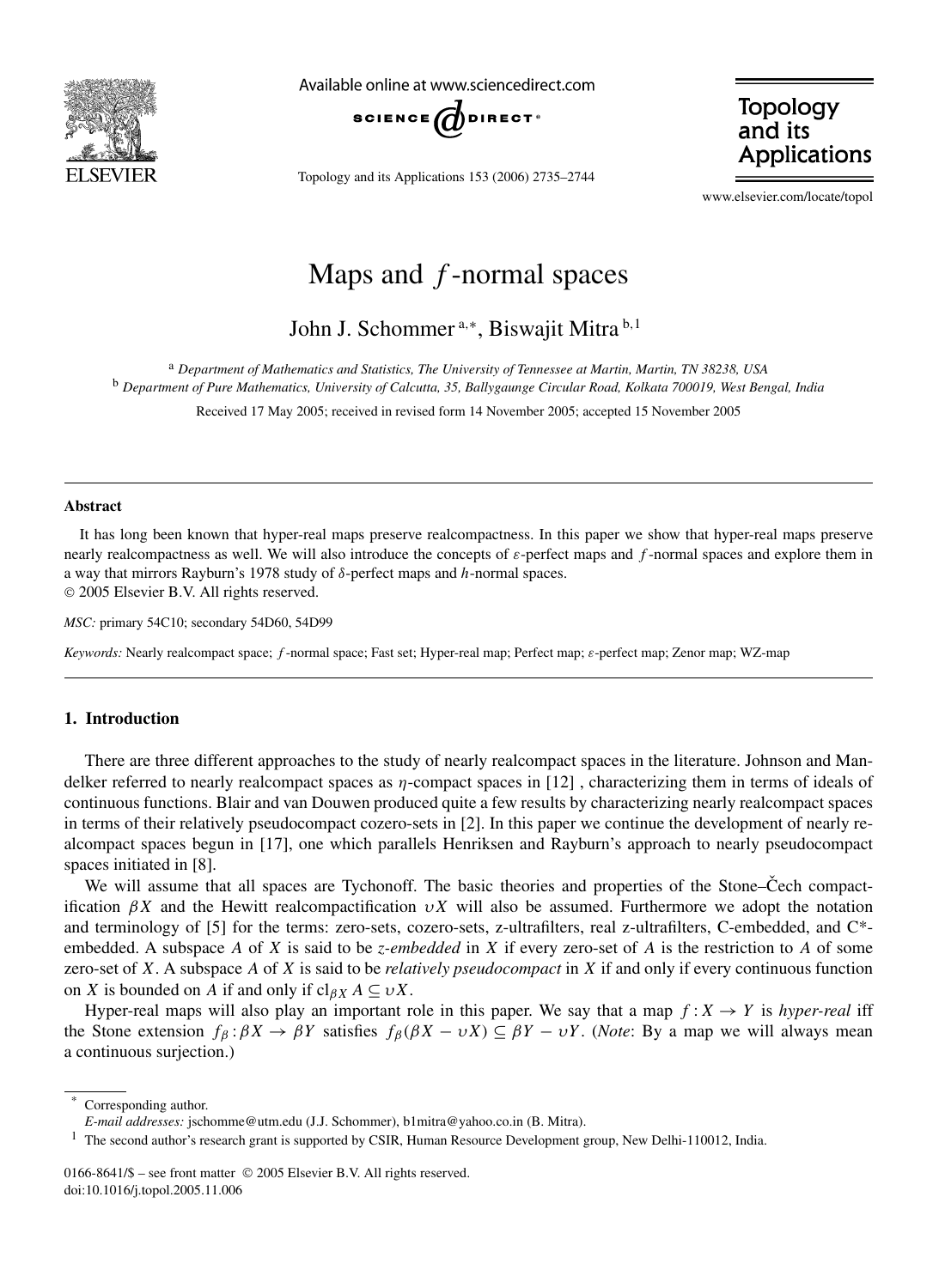We say that a space *X* is *nearly realcompact* iff  $\beta X - \nu X$  is dense in  $\beta X - X$ . The primary tool for the investigations of nearly realcompactness in this paper will be the so-called "fast set". We say that a subset *F* of *X* is *fast* in *X* if *F* is closed in  $X \cup J_X$  where  $J_X = cl_{\beta X}(\beta X - \nu X)$ . We write *J* instead of  $J_X$  when there is no danger of confusion about the ambient space. We will also need to refer frequently to the subspace *εX* of *βX* given by  $\epsilon X = \beta X - (J - X) = X \cup (\beta X - J).$ 

We will have cause later to refer to a result of Blair and van Douwen concerning another generalization of realcompactness, c-realcompactness. A space is said to be *c-realcompact* iff for every  $p \in \beta X - X$ , there is a decreasing sequence  $\{A_n: n \in \omega\}$  of regular closed sets in  $\beta X$  such that  $p \in \bigcap_{n \in \omega} A_n \subseteq \beta X - X$  (cf. [6, 1.1]). Blair and van Douwen have shown that every c-realcompact space is nearly realcompact. Not published in their lifetimes, this result was first published posthumously as [16, 14.3]. We re-present the result here to make its proof more widely available. We begin with some lemmas.

**Lemma 1.1.** [2, 1.4] *If G is open in X, then G is relatively pseudocompact in X iff whenever*  $\{F_n: n \in \omega\}$  *is a decreasing sequence of regular closed subsets of X with*  $F_n \cap G \neq \emptyset$  *for all*  $n \in \omega$ *, then*  $\bigcap_{n \in \omega} F_n \neq \emptyset$ *.* 

**Lemma 1.2.** [2, 1.7] *X is nearly realcompact iff every relatively pseudocompact cozero-set of X is σ -compact.*

**Theorem 1.3** *(Blair and van Douwen). Every c-realcompact space is nearly realcompact.*

**Proof.** Let *X* be c-realcompact and let  $P = \cos f$ , where  $f: X \to [0, 1]$ . Suppose P is not  $\sigma$ -compact. By the last lemma, it suffices to show that *P* is not relatively pseudocompact. Since  $P = \bigcup_{n \in \omega} f^{\leftarrow}[\frac{1}{n}, 1]$  and each  $f^{\leftarrow}[\frac{1}{n}, 1]$  is a zero-set, *P* must contain one non-compact zero-set  $Z = f \leftarrow [\frac{1}{n_0}, 1]$ . Now since *Z* is closed in *X* and not compact, *X* must not be compact, so there is a point  $p \in (\beta X - X) \cap \text{cl}_{\beta X} Z$ . Since *X* is c-realcompact, there is a decreasing sequence  $\{U_n: n \in \omega\}$  of open sets in *X* with  $p \in \bigcap_{n \in \omega} cl_{\beta X} U_n \subseteq \beta X - X$ . Since  $Z \subseteq P$ ,  $P \cap cl_X U_n \neq \emptyset$  for all  $n \in \omega$ . But  $\bigcap_{n \in \omega} cl_X U_n = \emptyset$ . Thus by Lemma 1.1, *P* is not relatively pseudocompact.  $\Box$ 

Finally, we will make frequent reference to the results contained in the following theorem [17]:

**Theorem 1.4.** *The following are true*:

- (1) *F is fast in X iff*  $F = T \cap X$  *where T is a compact subset of*  $\epsilon X$ *.*
- (2) *A closed subset F is fast in X iff there exists a compact set T such that for every open set G containing T , F* − *G is completely separated from the complement of some pseudocompact set in X.*
- (3) *Every compact set in X is fast, but every fast set is compact iff*  $X = \varepsilon X$  *iff X is nearly realcompact.*
- (4)  $\epsilon X = \iint \left\{ c \right\}_{\beta X} F$ : *F is fast in X* }.
- (5) *Every fast set of X is closed, but every closed set is fast iff X is pseudocompact.*
- (6) *A fast set in X is relatively pseudocompact, and a regular fast set* (*i.e. a regular closed set which is fast in X*) *is pseudocompact.*
- (7) *A closed subset of a fast set in X is fast in X.*
- (8) *X is locally pseudocompact iff εX is locally compact.*

Practically every result in this paper will parallel an analogous result contained in [15]. In many cases, the proofs require only an appropriate modification to the proofs offered in Rayburn's paper. This does not always work smoothly though, and in some interesting cases more will be required of us.

#### **2.** *ε***-perfect maps**

Recall that a map  $f: X \to Y$  is called *perfect* if it is closed, onto, and  $f^{\leftarrow}(y)$  is compact for every  $y \in Y$ . Indeed, it can be shown that a map *f* is perfect iff  $f_{\beta}^{\leftarrow}(y) \subseteq X$  for every  $y \in Y$ , where  $f_{\beta} : \beta X \to \beta Y$  is the Stone extension.

**Definition 2.1.** A map  $f: X \to Y$  is  $\varepsilon$ -perfect if  $f_{\beta}^{\leftarrow}(y) \subseteq \varepsilon X$  for every  $y \in Y$ .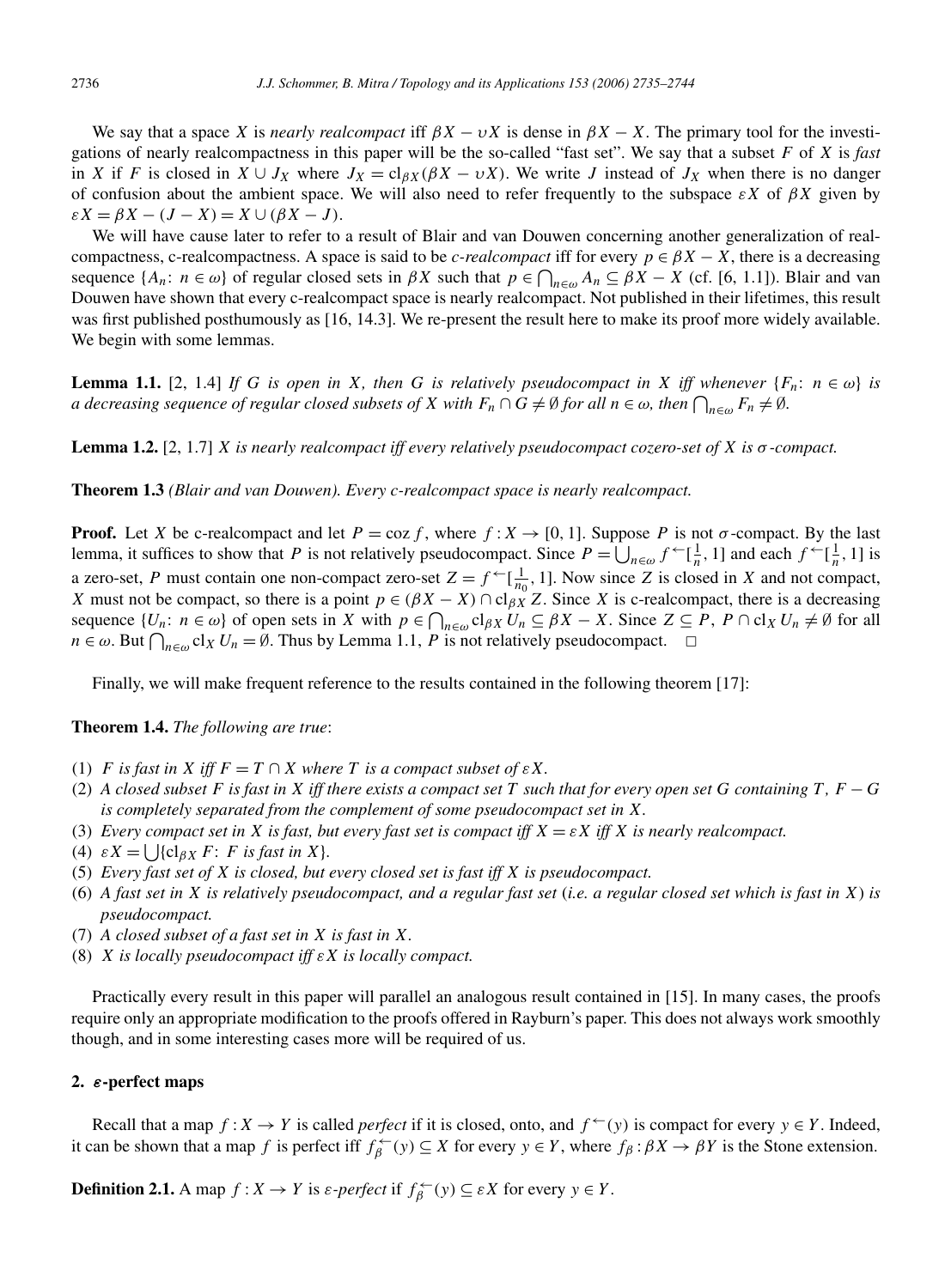Every perfect map is  $\varepsilon$ -perfect, but the converse need not be true. If *Y* is compact but *X* is merely pseudocompact, then there cannot be a perfect map from *X* to *Y*. But every map of *X* onto *Y* is  $\varepsilon$ -perfect, since *X* pseudocompact implies  $\beta X = vX$ , and consequently  $\epsilon X = \beta X$ . It should be noted that *ε*-perfect is equivalent to perfect whenever *X* is nearly realcompact.

**Lemma 2.2.** *A hyper-real map f* : *X* → *Y is ε-perfect iff*  $f<sub>β</sub><sup>+</sup>$  [ε*Y*] ⊆ *εX.* 

**Proof.** ( $\Rightarrow$ ) By hypothesis  $f_{\beta}^{\leftarrow}[Y] \subseteq \varepsilon X$ , so we need only show that  $f_{\beta}^{\leftarrow}[\varepsilon Y - Y] \subseteq \varepsilon X$ . Let  $x \in f_{\beta}^{\leftarrow}[\varepsilon Y - Y]$ . If  $x \in X$  we are done, so assume  $x \notin X$ . Since  $\varepsilon X = X \cup (\beta X - J_X)$ , this leaves us to prove that  $x \in \beta X - J_X$ . Observe that

 $x \in f_{\beta}^{\leftarrow}[\varepsilon Y - Y] \subseteq f_{\beta}^{\leftarrow}(\beta Y - J_Y) = \beta X - f_{\beta}^{\leftarrow}(J_Y).$ 

It remains then to demonstrate that  $\beta X - f_{\beta}^{\leftarrow}(J_Y) \subseteq \beta X - J_X$ . But this follows from the fact that *f* is hyper-real:

$$
f_{\beta}(J_X) = f_{\beta}(\mathbf{c} |_{\beta X}(\beta X - \nu X)) \subseteq \mathbf{c} |_{\beta Y} f_{\beta}(\beta X - \nu X) \subseteq \mathbf{c} |_{\beta Y}(\beta Y - \nu Y) = J_Y.
$$

Thus  $J_X \subseteq f_{\beta}^{\leftarrow}(J_Y)$  and we are done.

 $(\Leftarrow)$  This is immediate, not even requiring that *f* be hyper-real.  $\Box$ 

**Note 2.3.** The hyper-real condition of Lemma 2.2 cannot be dropped. The counterexample will be more easily discussed in Note 2.11.

Now let us recall that a map  $f: X \to Y$  is called a *Z-map* iff  $f(Z)$  is closed in *Y* for all zero-sets *Z* of *X*, and *f* is called a *WZ-map* iff  $f_{\beta}^{\leftarrow}(y) = cl_{\beta X} f^{\leftarrow}(y)$  for all  $y \in Y$ . It is known that every Z-map is a WZ-map, but the converse is not true [11, 1.2,8.2]. Z-maps are also referred to in the literature as *z-closed* maps (cf. [20]).

**Lemma 2.4.** *A map*  $f: X \to Y$  *is an ε-perfect WZ-map iff*  $f_{\beta}^{\leftarrow}(y) = cl_{\varepsilon X} f^{\leftarrow}(y)$  *for all*  $y \in Y$ .

**Proof.** In general we have

 $cl_{\varepsilon X} f^{\leftarrow}(y) \subseteq cl_{\beta X} f^{\leftarrow}(y) \subseteq f_{\beta}^{\leftarrow}(y).$ 

WZ makes an equation of the second of these containments, while  $\varepsilon$ -perfect equates the rest.  $\Box$ 

**Theorem 2.5.** *Let f be a hyper-real map of X onto Y . Then each of the following implies the next*:

- (1) *f is ε-perfect.*
- (2) *f pulls fast sets back to fast sets.*
- (3) *f pulls points back to fast sets.*

*Moreover, if f is a WZ-map, all are equivalent.*

**Proof.** Use Theorem 1.4 and Lemma 2.4, but otherwise follow Rayburn's technique for proving [15, 16].  $\Box$ 

**Note 2.6.** In our last theorem, the direct implication (1)  $\Rightarrow$  (3) does not really require that *f* be hyper-real. If *f* is *ε*-perfect, then  $f_{\beta}^{\leftarrow}(y)$  is a compact subset of *εX* for every  $y \in Y$ . But then  $f^{\leftarrow}(y) = f_{\beta}^{\leftarrow}(y) \cap X$  and so  $f^{\leftarrow}(y)$  is fast by Theorem 1.4(1). This fact about *ε*-perfect maps allows us to prove the following corollary.

**Corollary 2.7.** Let  $f: X \to Y$  be hyper-real,  $\varepsilon$ -perfect map and let  $g: Y \to Z$  be  $\varepsilon$ -perfect. Then  $g \circ f: X \to Z$  is *ε-perfect.*

**Proof.** Let  $z \in Z$ ,  $g_{\beta}^{\leftarrow}(z) \subseteq \varepsilon Y$ . Since f is hyper-real and  $\varepsilon$ -perfect,  $f_{\beta}^{\leftarrow}(g_{\beta}^{\leftarrow}(z)) \subseteq \varepsilon X$ . That is,  $(g_{\beta} \circ f_{\beta})^{\leftarrow}(z) \subseteq \varepsilon X$ . But  $g_\beta \circ f_\beta = (g \circ f)_\beta$ . So  $(g \circ f)_\beta^{\leftarrow}(z) \subseteq \varepsilon X$  and thus  $g \circ f$  is  $\varepsilon$ -perfect.  $\Box$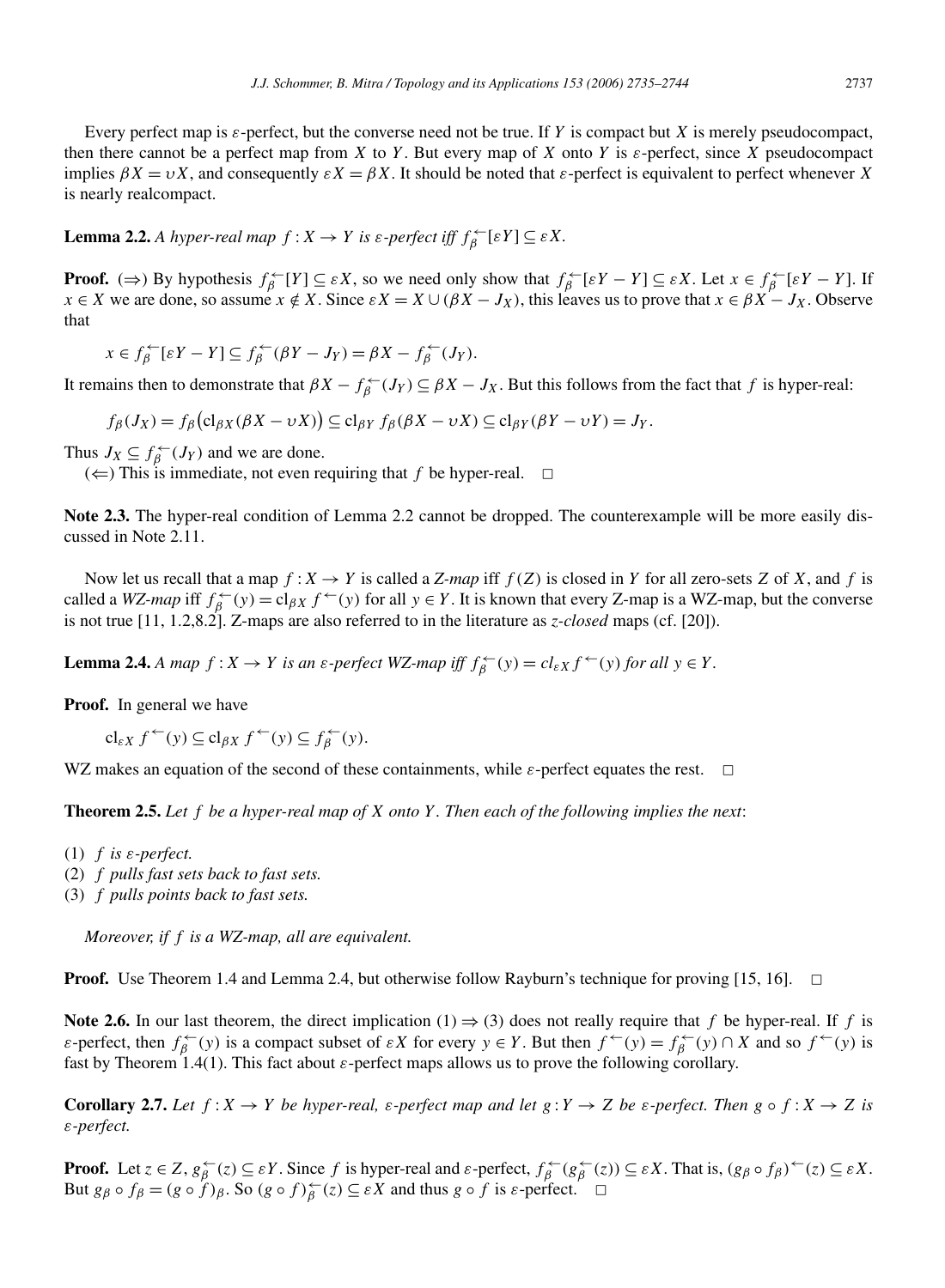The reader might recall that hyper-real maps preserve realcompactness [20, 17.17]. Hyper-real maps preserve nearly realcompactness too.

**Theorem 2.8.** If X is nearly realcompact and  $f: X \rightarrow Y$  is hyper-real, then Y is nearly realcompact.

**Proof.** Since *X* is nearly realcompact,  $X \cup J_X = \beta X$ . We have seen in the proof of Lemma 2.2 that if *f* is hyper-real, then  $f_\beta(J_X) \subseteq J_Y$ . Observe then, that

$$
Y \subseteq f_{\beta}(X \cup J_X) \subseteq f_{\beta}(X) \cup f_{\beta}(J_X) \subseteq Y \cup J_Y.
$$

But  $f_\beta$ ( $X \cup J_X$ ) is a compact subset of  $\beta Y$  containing *Y* as a dense subset. Thus  $f_\beta$ ( $X \cup J_X$ ) =  $\beta Y$ , and so  $Y \cup J_Y$  =  $\beta Y$ . It follows that *Y* is nearly realcompact.  $\Box$ 

**Note 2.9.** Hyper-real is not, strictly speaking, necessary to preserve near realcompactness. Blair and van Douwen have shown that the perfect irreducible image of a nearly realcompact space is nearly realcompact [2, 1.13]. Perfect alone, however, is not sufficient to guarantee this outcome, as the following example shows.

**Example 2.10.** Let *X* be the "fringed" plank obtained from the ordinary Tychonoff Plank by adding a convergent sequence  $\{x_{j,n}: n \in \omega\}$  to each point  $(\omega_1, j)$  on the right edge. Let the points on the right edge have their usual neighborhoods plus enough tails of those sequences to make a topology. All the added points are isolated. It follows from [18, 9], [18, 12], and Theorem 1.3 that *X* is nearly realcompact.

Now let *Y* be the Tychonoff Plank, and let  $f: X \to Y$  be the function such that  $f \restriction Y$  is the identity and  $f$  sends the added points from each sequence to the point to which the sequence converges. The map is perfect, but *Y* is not nearly realcompact.

**Note 2.11.** Example 2.10 also serves as the counterexample we promised in Note 2.3 to demonstrate the necessity of the hyper-real condition. The Tychonoff Plank is pseudocompact so  $\varepsilon Y = \beta Y$ , the one point compactification of *Y*. We have already noted that *f* is perfect (and consequently *ε*-perfect), but  $f_{\beta}^{\leftarrow}[\varepsilon Y] \not\subseteq \varepsilon X = X$ . Observe that *f* cannot be hyper-real because *Y* is not nearly realcompact.

Theorem 2.8 is an improvement of two theorems of Ikeda: that perfect open maps preserve nearly realcompactness [9, p. 3], and that hyper-real WN-maps preserve nearly realcompactness [10, 3.3]. In the first instance, perfect open maps are known to be hyper-real [20, p. 218]. In the second, we see that the property WN-map is not necessary.

The definition of WN-map involves a slight modification of the definition of WZ-map. A map is *WN* iff  $f_{\beta}^{\leftarrow}(Z)$  =  $cl_{\beta X} f^{\leftarrow}(Z)$  for every zero-set  $Z \subseteq Y$ . (The original definition of WZ-map is due to Isiwata [11, p. 457], and the original definition of WN-map is due to Woods [21, 1.1].)

**Corollary 2.12.** Let *X* be compact. Then  $X \times Y$  is nearly realcompact iff *Y* is nearly realcompact.

**Proof.** ( $\Rightarrow$ ) If *X* is compact, then the projection map  $p_Y$  :  $X \times Y \rightarrow Y$  is perfect and open, and consequently hyperreal. It follows that *Y* is nearly realcompact.

 $(\Leftarrow)$  This is [2, 2.8].  $\Box$ 

Rayburn was able to achieve some nice results by exploiting a special map originally due to Phillip Zenor. Zenor showed that if *A* is closed, then  $\phi_A : X \to X/A$  is always a WZ-map, whenever  $X/A$  is topologized with the finest completely regular topology that renders  $\phi_A$  continuous [22, p. 273]. Rayburn was able to put this map to immediate use; we on the other hand will first have to determine the conditions under which the Zenor map is hyper-real.

To motivate where we are headed, note that if  $X$  is not pseudocompact, it contains a copy of  $N$  which is closed in *υX*. Thus cl<sub>βX</sub>  $\mathbb{N} \cap (\beta X - \nu X) \neq \emptyset$ . Since  $\phi_{\mathbb{N}}$  identifies  $\mathbb{N}$  with a point in  $X/\mathbb{N}$ , say *p*, then  $\phi_{\mathbb{N}}^{\beta}(\text{cl}_{\beta X} \mathbb{N}) = p$  where  $φ$ <sup>β</sup> is the Stone extension of  $φ_N$  from *βX* onto  $β(X/N)$ . It follows that  $φ_N$  cannot be hyper-real. We will show that there is nothing really special about N. If we take any closed subset of *X* which is not relatively pseudocompact, the corresponding Zenor map is not hyper-real. In the next theorem we show that the condition hyper-real is not only necessary, but sufficient too.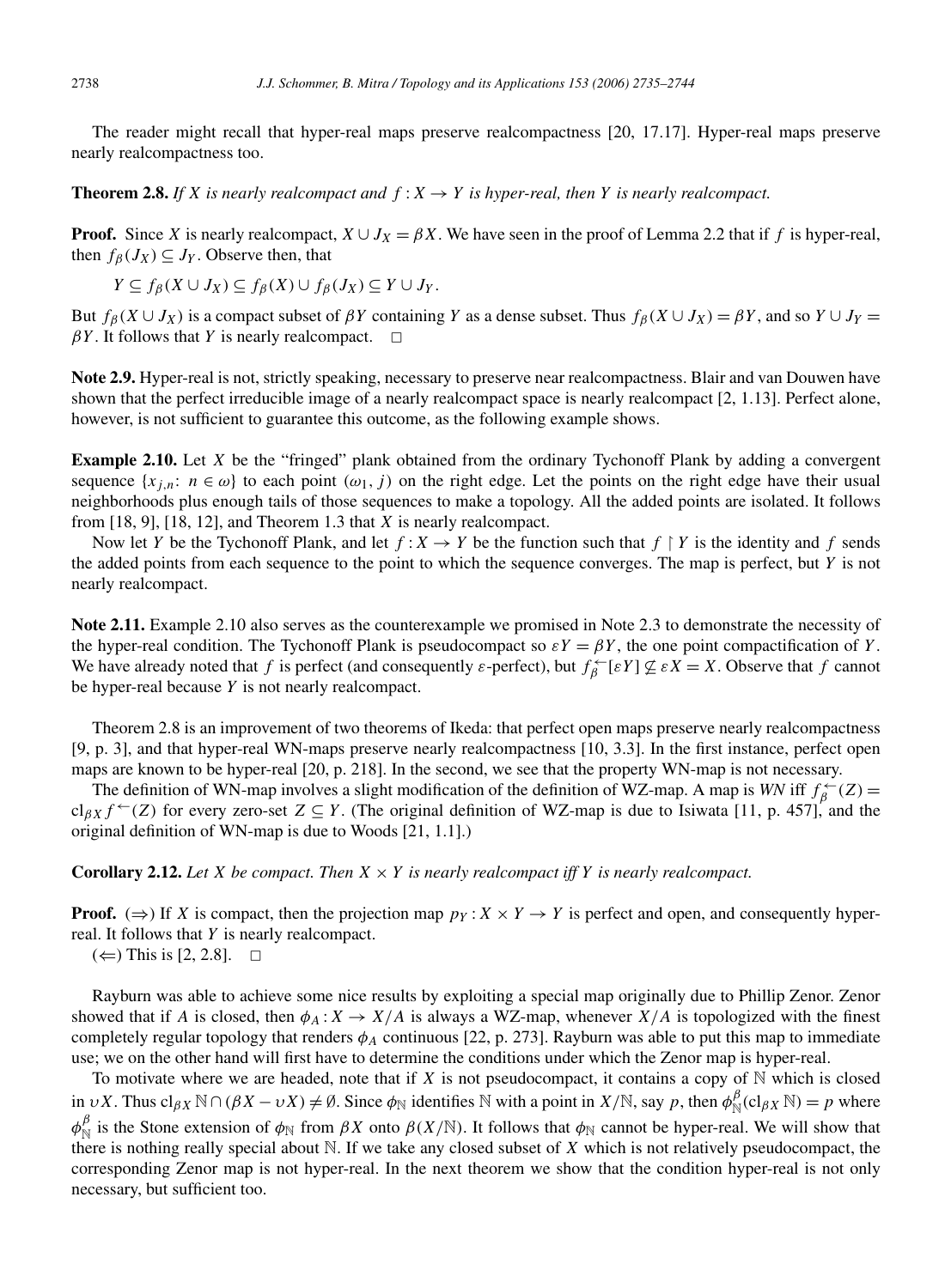**Theorem 2.13.** Let A be a closed subset of X. Then the Zenor map  $\phi_A : X \to X/A$  is hyper-real if and only if A is *relatively pseudocompact.*

**Proof.** ( $\Rightarrow$ ) Let  $\phi_A$ :  $X \rightarrow X/A$  be hyper-real and suppose *A* is not relatively pseudocompact. Then  $\exists p \in \text{cl}_{\beta X} A \cap$  $(\beta X - \nu X)$ . But then  $\phi_A^{\beta}(p) = \phi_A(A) \in X/A$ , contradicting the fact  $\phi_A$  is hyper-real.

(←) Let *A* be a relatively pseudocompact subset of *X* and let *p* ∈ *βX* − *υX*. Then *p* ∉ cl<sub>*βX*</sub> *A* and ∃*f* and *g* ∈ *C*<sup>∗</sup>(*X*), such that *f* > 0 on *X*,  $f^{\beta}(p) = 0$ ,  $g^{\beta}(c|_{\beta X}A) = 1$ ,  $g^{\beta}(p) = 0$ , and  $0 \le g \le 1$ . Define *h* ∈ *C*<sup>∗</sup>(*X*) by *h* =  $[0 \vee (f+g)] \wedge 1$ . Then  $h^{\beta}(p) = 0$  and  $h^{\beta}(c|_{\beta X}A) = 1$  with  $h \neq 0$  on *X*. Now define  $l: X/A \rightarrow \mathbb{R}$  by  $l(x) = h(x)$  if  $x \neq \phi_A(A)$  and 1 if  $x = \phi_A(A)$ . Then it is easy to check that  $l \circ \phi_A = h$ . But  $h \in C^*(X)$ , so it follows that  $l \in C^*(X/A)$ . It is also clear that  $h^{\beta} = l^{\beta} \circ \phi^{\beta}_A$ .

Now suppose  $\phi_A^{\beta}(p) \in \nu(X/A)$ . Then  $l^{\beta}(\phi_A^{\beta}(p)) = h^{\beta}(p) = 0$  and therefore  $Z(l^{\beta}) \cap \nu(X/A) \neq \emptyset$ , which implies that there exists  $t \in X/A$  such that  $l^{\beta}(t) = 0$ . By construction of  $l, t \neq \phi_A(A) \Longrightarrow \phi_A^{\leftarrow}(t) \notin A$ . Now  $h^{\beta}(\phi_A^{\leftarrow}(t)) =$  $l(t) = 0$  and thus there exists a point  $\phi_A^{\leftarrow}(t)$  in *X* at which *h* vanishes. This contradicts the fact that  $h \neq 0$  on *X*. So  $\phi_A^{\beta}(p) \in \beta(X/A) - \nu(X/A)$  and thus  $\phi_A$  is hyper-real.  $\Box$ 

We know that every fast set is relatively pseudocompact but the converse is not true. For example, the subset [0*,ω*0*)* is relatively pseudocompact in  $[0, \omega_1)$  but not fast in  $[0, \omega_1)$ . Our next corollary offers a description of when closed relatively pseudocompact subsets of *X* are fast in *X*.

**Corollary 2.14.** *A closed relatively pseudocompact subset A of X is fast in X if and only if*  $\phi_A$  *is ε*-perfect.

**Proof.** Use Rayburn's argument for [15, 19] along with Theorems 2.5 and 2.13.  $\Box$ 

**Corollary 2.15.** *X is nearly realcompact if and only if every ε-perfect map is perfect.*

**Corollary 2.16.** *A space X is pseudocompact iff every map on X is hyper-real and ε-perfect.*

**Definition 2.17.** A map  $f: X \to Y$  is an *F-map* if the image of each fast set is closed in *Y*. If *f* carries fast sets to fast sets, we call *f* a *fast map*.

**Note 2.18.** We have the following immediate observations regarding F-maps and fast maps.

- (1) Closed maps and fast maps are F-maps.
- (2) Every F-map on a pseudocompact space is closed.
- (3) If *X* is nearly realcompact, every map on *X* is a fast map.
- (4) An F-map need not be WZ. Isiwata has shown that every WZ-map on a normal space is closed [11, 1.3]. Therefore let *f* be any non-closed map on a normal realcompact space. Note that *f* is fast and consequently an F-map, but not WZ.

**Theorem 2.19.** *If*  $f : X \to Y$  *is an*  $\varepsilon$ *-perfect F-map, then*  $f$  *is a WZ-map.* 

**Proof.** This proof is analogous to Rayburn's proof of  $[15, 24]$ .  $\Box$ 

**Theorem 2.20.**  $f: X \to Y$  is a fast map iff  $f$  is an  $F$ -map and  $\epsilon X \subseteq f_{\beta}^{\leftarrow}(\epsilon Y)$ .

**Proof.** Use Theorem 1.4 and Rayburn's combined arguments for [15, 25] and [15, 26].  $\Box$ 

**Corollary 2.21.** Let  $f: X \to Y$  be an  $\varepsilon$ -perfect hyper-real *F*-map. Then  $f$  is a fast map iff  $\varepsilon X = f_{\beta}^{\leftarrow}(\varepsilon Y)$ .

**Corollary 2.22.** Let *X* be pseudocompact and  $f: X \to Y$  a closed map. Then *Y* is pseudocompact iff *f* is a fast map.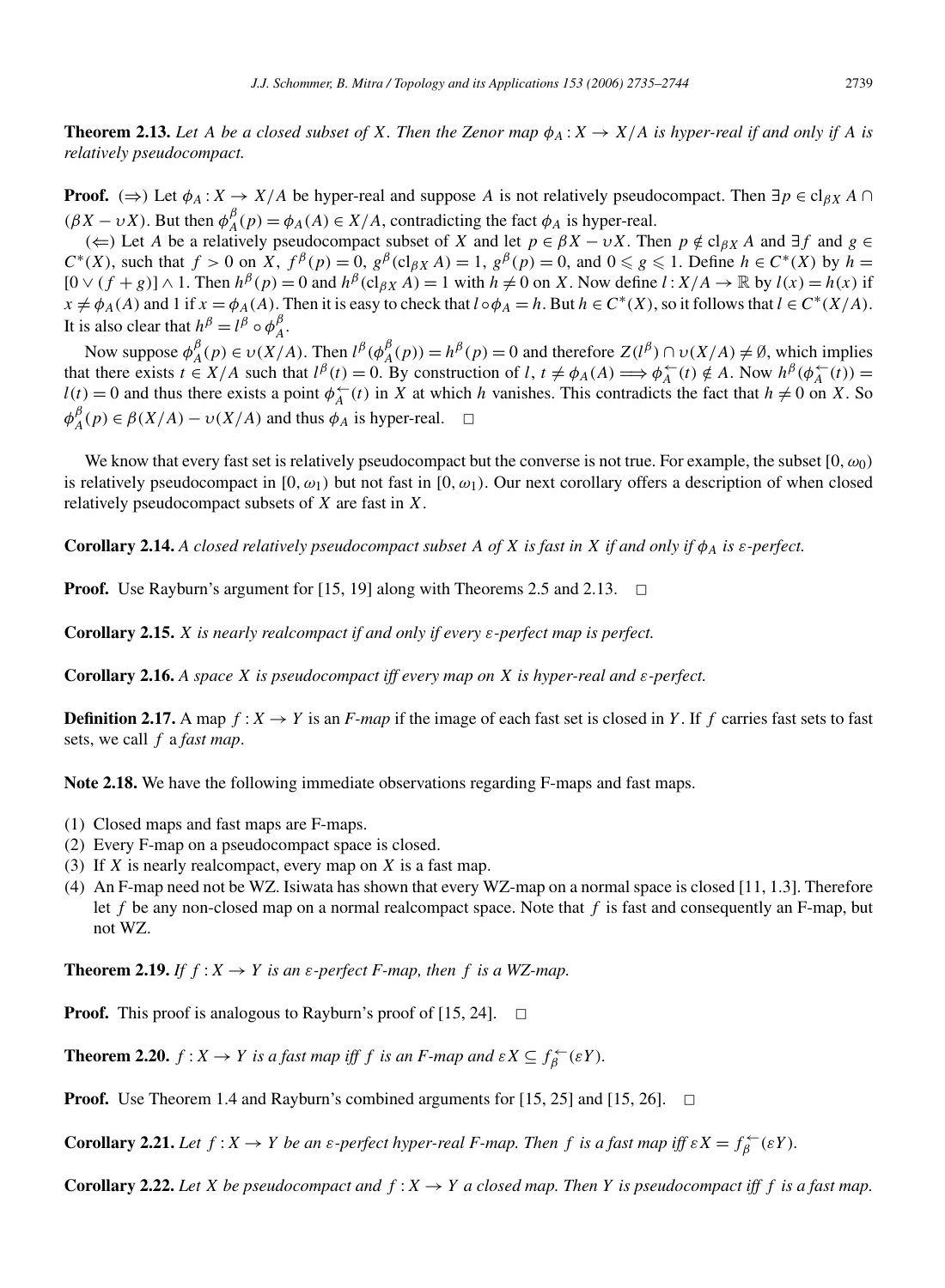# **3.** *f* **-normal spaces**

We have seen that every map on a nearly realcompact space is a fast map. We now wish to generalize the notion of nearly realcompact and examine how fast maps and F-maps behave on this new class of spaces.

In Rayburn's paper [15], he introduced the notion of a *T*-normal space, where  $X \subseteq T \subseteq \beta X$ . Rayburn defined a subset *H* of *X* to be *T -hard* if *H* is closed in  $X \cup cl_{\beta X}(T - X)$ . A space *X* is said to be *T -normal* if disjoint *T* hard sets of *X* are completely separated in *X*. It follows immediately from this definition that every normal space is *T* -normal. Rayburn then defined *h*-*normal* as the special case  $T = vX$ ; in this case *T*-hard sets are nothing but what Rayburn referred to in his earlier work more simply as "hard sets".

In this paper we wish to study another special case: the case when  $T = X \cup (\beta X - \nu X)$ . By strictly following Rayburn's lead in terminology we risk causing some confusion, but with this particular *T* , Rayburn's *T* -hard sets now become what we have been calling "fast sets". In this case we will call *T* -normal spaces *f-normal*. Note that every nearly realcompact space is *f* -normal; *f* -normal proves to be the generalization of nearly realcompactness that we wish to pursue.

It is immediate that a pseudocompact space is *f* -normal if and only if it is normal. As for examples of *f* -normal spaces which are not normal, we may turn to a theorem of Blair and van Douwen. Blair and van Douwen have shown that *X* is nearly realcompact and nowhere locally compact iff the product of *X* and any space is nearly realcompact [2, 1.11]. One such example of an *f*-normal non-normal space then is  $\mathbb{Q} \times T$ , where *T* is the Tychonoff Plank. (A necessary condition for a product to be normal is that each factor be normal [4, VII 3.3].)

As for an example of an *f*-normal space which is not nearly realcompact, consider  $\mathbb{N} \oplus [0, \omega_1)$ . It is normal since both the summands are. Note though that  $v(\mathbb{N} \oplus [0, \omega_1)) = \mathbb{N} \oplus [0, \omega_1]$  is locally compact. It follows from [12, 6.5] that  $\mathbb{N} \oplus [0, \omega_1)$  cannot be nearly realcompact.

In any case, we will find the following theorem useful. It is a direct application of Rayburn's more general result [15, 34] to our present circumstances.

**Theorem 3.1.** *The following are equivalent*:

(1) *X is f -normal.*

(2) *There is a*  $Y$ ,  $X \subseteq Y \subseteq X \cup (\beta X - \nu X)$  *and*  $Y$  *is*  $f$  *-normal.* 

(3)  $X \cup cl_{\beta X}(\beta X - \nu X)$  *is normal.* 

(4) *Each closed subset of X is completely separated from every disjoint fast set.*

**Corollary 3.2.** *X is*  $f$  *-normal if and only if*  $X \cup J$  *is normal.* 

Let *X* be non-pseudocompact but locally pseudocompact space. Then *J* is a non-empty compact set disjoint from *X*. In [17, 3.5] it was shown that *X* has a one-point pseudocompactification  $\hat{X}$ . It is easy to observe that any subset *A* of *X* is closed in  $\widehat{X}$  if and only if *A* is fast in *X*. By the construction of  $\widehat{X}$ , it can be shown that  $\widehat{X}$  is the quotient space of *X* ∪ *J* under the quotient map  $p: X \cup J \rightarrow \hat{X}$  given by

 $p(x) =$  $\int x$  if  $x \in X$ , *ω* if *x* ∈ *J,*

for some fixed  $\omega \in J$ .

**Corollary 3.3.** If  $X$  is locally pseudocompact but non-pseudocompact, then  $X$  is  $f$ -normal if and only if  $\widehat{X}$  is normal.

**Proof.**  $(\Rightarrow)$  Since *X* is *f*-normal, *X* ∪ *J* is normal. It now follows by [4, VII 3.5] that  $\hat{X}$  is normal.

 $(\Leftarrow)$  If  $\hat{X}$  is normal, then any two disjoint fast subsets of *X* are disjoint closed sets in  $\hat{X}$ . Hence they can be completely separated by an  $f \in C(\widehat{X})$ . Our result follows.  $\Box$ 

**Corollary 3.4.** *If αX* = *X* ∪*(βX* −*υX) is normal, then X is f -normal. Moreover for any space X in which βX* −*υX is closed in*  $\beta X - X$ ,  $\alpha X$  *is normal if and only if*  $X$  *is*  $f$  *-normal.*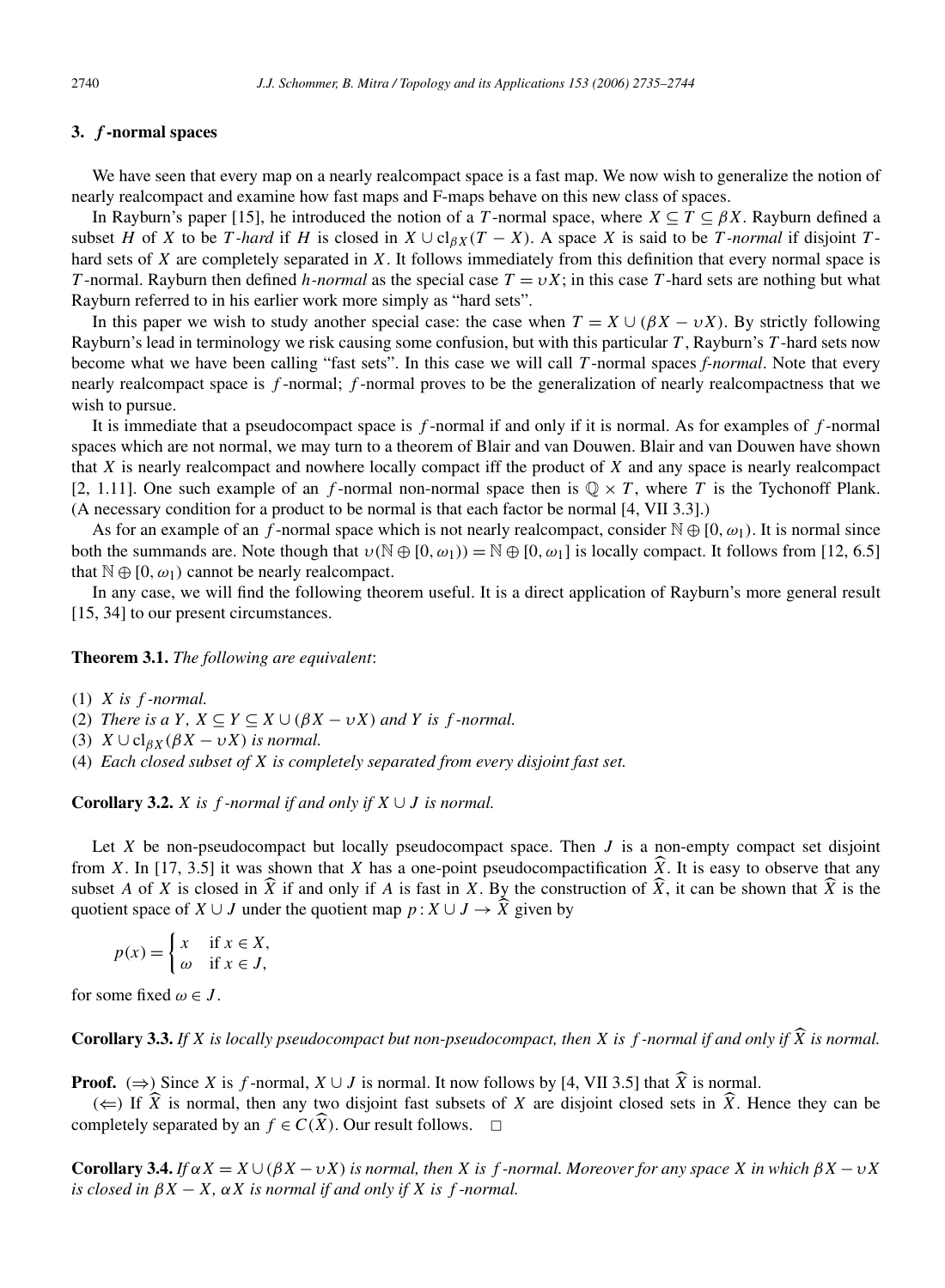$\alpha X$  does not appear to have been studied extensively in the literature. It is known to be a pseudocompactification of *X* [1, Theorem 1]. In any case, the converse of the first statement in our corollary is not true. The referee has graciously provided an example of a normal space *X* for which *αX* is not normal. We will postpone the presentation of that example until the last section of this paper.

We might also note that, though the property " $\beta X - \nu X$  is closed in  $\beta X - X$ " is trivially true of all pseudocompact and realcompact spaces, we are not aware that this property has any internal topological characterization. It does, however, have an algebraic one. In [7], a special class of real maximal ideal has been introduced called a Strong Real Maximal (SRM) ideal. A real maximal ideal  $M^p$ ,  $p \in \beta X$ , is said to be an SRM ideal if there exists a fast zero set *Z* in  $Z(M^p)$  such that cl<sub>*βX*</sub> *Z* is a neighborhood of *p*. From an algebraic standpoint, it is proved in [7] that a real maximal ideal *M* is an SRM ideal if and only if  $\exists f \in C^*(X) - M$  such that  $\forall g \in C(X)$ ,  $fg \in C^*(X)$ . Thus using the notion of SRM ideal we have the following characterization:

**Theorem 3.5.** *For any space X,*  $\beta X - \nu X$  *is closed in*  $\beta X - X$  *if and only if every free real maximal ideal is SRM.* 

**Proof.** By [7],  $\{M^p: p \in \beta X - J\}$  is precisely the collection of all SRM ideals. Now  $\beta X - \nu X$  is closed in  $\beta X - X$ if and only if  $J \cap (\beta X - X) = \beta X - \nu X$  if and only if every free real maximal ideal is SRM.  $\Box$ 

**Corollary 3.6.** *If αX is normal, then every closed C-embedded subset of X is f -normal.*

**Proof.** Let *A* be a closed C-embedded subspace of *X*. Then  $\beta A - vA = \text{cl}_{\beta X} A \cap (\beta X - vX)$ . Since *A* is closed in *X*,  $\alpha A$  is a closed subspace of  $\alpha X$ . Hence  $\alpha A$  is normal. By Corollary 3.4, *A* is *f*-normal.  $\Box$ 

**Note 3.7.** The condition "closed" cannot be dropped. For example, let *X* be the free union of countably many copies of *T*<sup>\*</sup>, i.e.  $X = \mathbb{N} \times T^*$ , where *T*<sup>\*</sup> denotes the one-point compactification of the Tychonoff plank *T*. Since  $\mathbb{N} \times T^*$  is realcompact,  $\alpha X = \beta X$  and thus  $\alpha X$  is normal. Now fix any  $n \in \mathbb{N}$ . Then  $\{n\} \times T$  is a C-embedded subset of  $\mathbb{N} \times T^*$ which is not closed. But  ${n \times T}$  – being a closed copy of the non-normal pseudocompact space  $T$  – is not normal and hence not *f* -normal.

**Note 3.8.** The product of a normal space and a compact space need not be *f* -normal. The pseudocompact space  $[0, \omega_1) \times [0, \omega_1]$  is not normal [14, 2.2], and hence not *f*-normal by Corollary 3.4.

**Note 3.9.** At the beginning of this section we used the examples  $X = \mathbb{Q} \times T$  and  $Y = \mathbb{N} \oplus [0, \omega_1)$  to demonstrate that an *f* -normal space need be neither normal nor nearly realcompact. The topological sum of these spaces provides a single example of an *f*-normal space which is neither normal nor nearly realcompact. Note that  $X \oplus Y$  is not nearly realcompact: *Y* is a cozero-set of  $X \oplus Y$  but not nearly realcompact [2, 1.8]. Neither is  $X \oplus Y$  normal: *X* is a closed subset of *X*  $\oplus$  *Y* but not normal. It remains to show that *X*  $\oplus$  *Y* is *f*-normal. This follows immediately from Theorem 3.11 below.

**Lemma 3.10.** A set H is fast in  $X \oplus Y$  iff  $H = F \cup G$  where F is fast in X and G is fast in Y.

**Proof.** ( $\Rightarrow$ ) Let *H* be fast in *X*  $\oplus$  *Y* and let *F* = *H* ∩ *X* and *G* = *H* ∩ *Y*. Since *F* is a closed subset of a fast set in  $X \oplus Y$ , it too must be fast in  $X \oplus Y$  (Theorem 1.4). Observe that *X* is not only closed, but C-embedded in  $X \oplus Y$ . It now follows from [17, 4.6] that *F* is fast in *X*. The same argument proves that *G* is fast in *Y* .

(←) Now assume  $H = F \cup G$  where *F* is fast in *X* and *G* is fast in *Y*. Since *F* is fast in *X*, it follows from Theorem 1.4 that there is a compact set  $T_1$  in  $X$  such that for every neighborhood  $V$  of  $T_1$ , there is a pseudocompact subset  $P_1$  of *X* such that  $F - V$  is completely separated from  $X - P_1$ . Similarly, since *G* is fast in *Y*, there is a compact set  $T_2$  in *Y* such that for every neighborhood *W* of  $T_2$ , there is a pseudocompact subset  $P_2$  of *Y* such that *G* − *W* is completely separated from *Y* − *P*<sub>2</sub>. Let *T* = *T*<sub>1</sub> ∪ *T*<sub>2</sub> and *P* = *P*<sub>1</sub> ∪ *P*<sub>2</sub>. Note that *T* is compact and *P* is pseudocompact. Now let *U* be any neighborhood of *T* in  $X \oplus Y$ , and let  $V = U \cap X$  and  $W = U \cap Y$ . Then  $T_1 \subseteq V$ ,  $T_2 \subseteq W$ ,  $F - V$  is completely separated from  $X - P_1$ , and  $G - W$  is completely separated from  $X - P_2$ . It remains to note that since  $X \cap Y = \emptyset$ .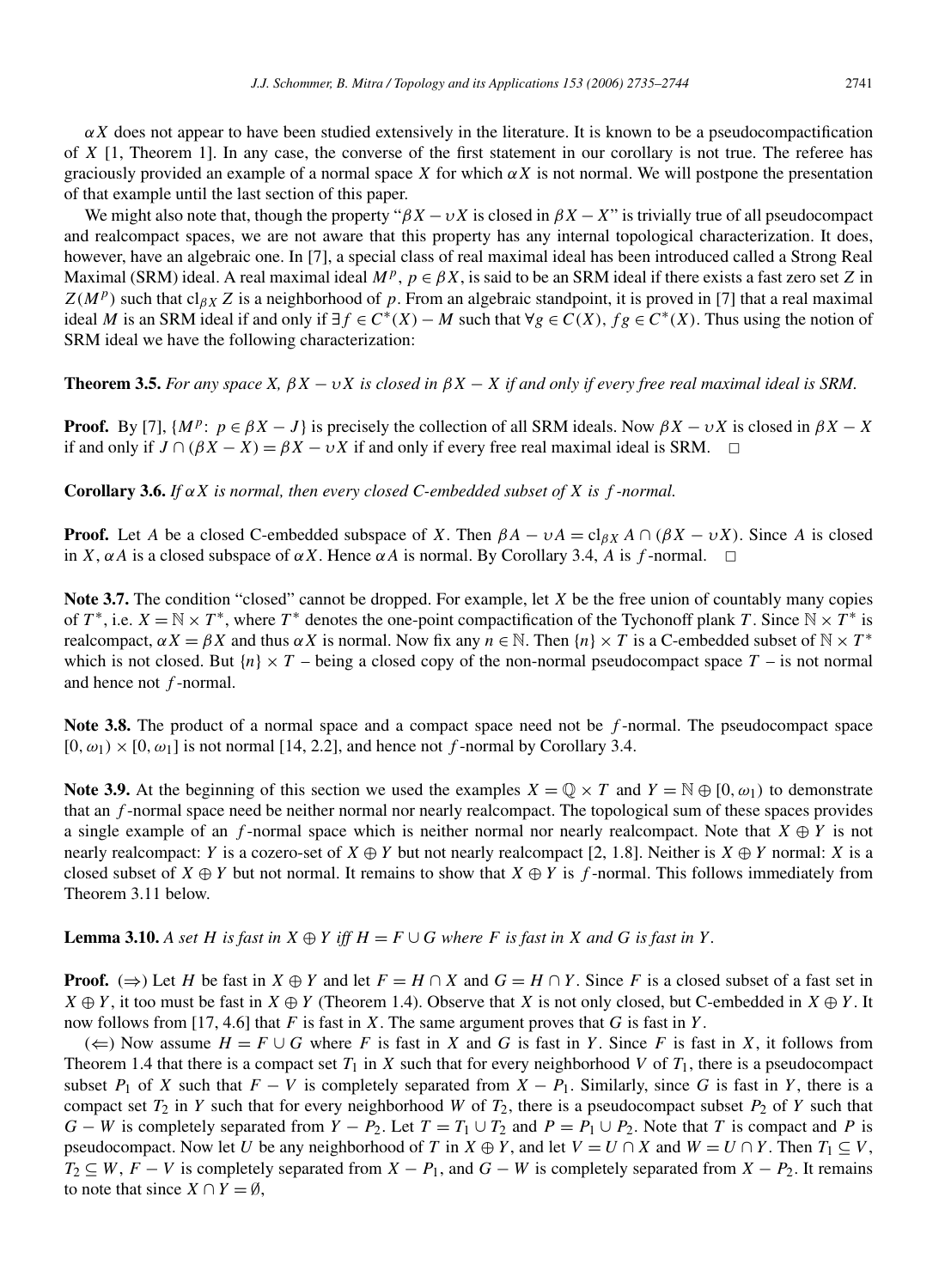*X* ⊕ *Y* − *P* =  $(X - P_1)$  ∪  $(Y - P_2)$ ,  $F \cup G - U = (F - V) \cup (G - W)$ 

and so we may paste together a function that completely separates  $F \cup G - U$  and  $X \oplus Y - P$ . Thus  $F \cup G$  is fast in  $X \oplus Y$ .  $\Box$ 

**Theorem 3.11.** *If*  $X$  *and*  $Y$  *are*  $f$  *-normal, then*  $X \oplus Y$  *is*  $f$  *-normal.* 

**Proof.** Let *F* be fast in *X* ⊕ *Y* and let *H* be closed in *X* ⊕ *Y* with  $F \cap H = \emptyset$ . By our lemma,  $F \cap X$  is fast in *X*. Moreover  $H \cap X$  is closed in *X* and disjoint from  $F \cap X$ . Since *X* is *f*-normal, it follows from Theorem 3.1 that  $F \cap X$  is completely separated from  $H \cap X$  in *X*. Similarly we may show that  $F \cap Y$  is completely separated from  $H \cap Y$  in *Y*. We may then paste together a continuous function that separates *F* and *H* in  $X \oplus Y$ , and so  $X \oplus Y$  must be  $f$ -normal.  $\Box$ 

As Rayburn has noted, Zenor makes the following remarks about the map  $\phi_A$  in [22]:

- (1) *X* is normal if and only if  $\phi_A$  is a quotient map for each closed set *A* in *X*.
- (2) Each closed set is completely separated from every disjoint zero set in *X* if and only if  $\phi_A$  is a quotient map for each zero set *Z* in *X*.

We establish these facts more generally.

**Definition 3.12.** Let P be a topological property. We call a closed subset of *X P-closed* if it satisfies the property P, and we call a space *P-normal* if each closed set can be completely separated from every disjoint P-closed set in *X*.

**Theorem 3.13.** *X is P-normal if and only if*  $\phi_A$  *is quotient map for every P-closed set in X.* 

**Proof.** ( $\Rightarrow$ ) Suppose *X* is P-normal. Let *U* be a non-empty subset of *X/A* such that  $\phi_A^{\leftarrow}(U)$  is open in *X*, where *A* is P-closed in *X*. We need to show that *U* is open in *X*. Let  $y \in U$ ; if  $y \neq \phi_A(A)$  then  $\phi_A^{\leftarrow}(y) = y \in \phi_A^{\leftarrow}(U)$ . Moreover there exists an open set *V* in *X* such that  $y \in V \subseteq \phi_A^{\leftarrow}(U)$  and  $V \cap A = \emptyset$ . Now there exists  $g \in C(X)$  such that *g(y)* = 0 and *g(X – V)* = {1}. Note that  $A \subseteq X - V$ . Define  $l: X/A \to \mathbb{R}$  by  $l(x) = g(x)$  if  $x \neq \phi_A(A)$  and 1 if  $x = \phi_A(A)$ . Then  $l \circ \phi_A(A) = g \in C(X)$  which implies that  $l \in C(X/A)$ . Then  $y \in \{x \in X/A: l(x) < \frac{1}{2}\} \subseteq U$ . So *y* is an interior point of *U* whenever  $y \neq \phi_A(A)$ .

Now suppose  $y = \phi_A(A) \in U$ . Then  $A \subseteq \phi_A^{\leftarrow}(U)$  and  $X - \phi_A^{\leftarrow}(U)$  is a closed set in *X* disjoint from P-closed set *A*. Since *X* is P-normal,  $\exists f \in C(X)$  such that  $f(A) = \{0\}$  and  $f'(X - \phi_A^{\leftarrow}(U)) = \{1\}$ . Define *l* analogously. Then we have  $\phi_A(A) \in \{x \in X/A: l(x) < \frac{1}{2}\} \subseteq U$ . So  $\phi_A(A)$  is an interior point of *U* and thus *U* is open in *X*.  $(\Leftarrow)$  Immediate.  $\Box$ 

**Corollary 3.14.** *X is h-normal if and only if*  $\phi_A$  *is a quotient map for each hard set A in X.* 

**Corollary 3.15.** *X is f-normal if and only if*  $\phi_A$  *is a quotient map for each fast set A in X.* 

We now close this section with a theorem and corollary that are direct analogs to the closing results of Rayburn's paper. Their proofs are accomplished similarly.

**Theorem 3.16.** *For any space X, the following are equivalent*:

- (1) *X is f-normal.*
- (2) *Every WZ-map on X is an F-map.*
- (3) *Every ε-perfect WZ-map on X is closed.*

**Corollary 3.17.** Let *X* be an *f* -normal space and  $f: X \to Y$  be a hyper-real,  $\varepsilon$ -perfect, WZ-map. Then *Y* is *f* -normal *if and only if for every ε-perfect WZ-map g on Y , g* ◦ *f is a WZ-map.*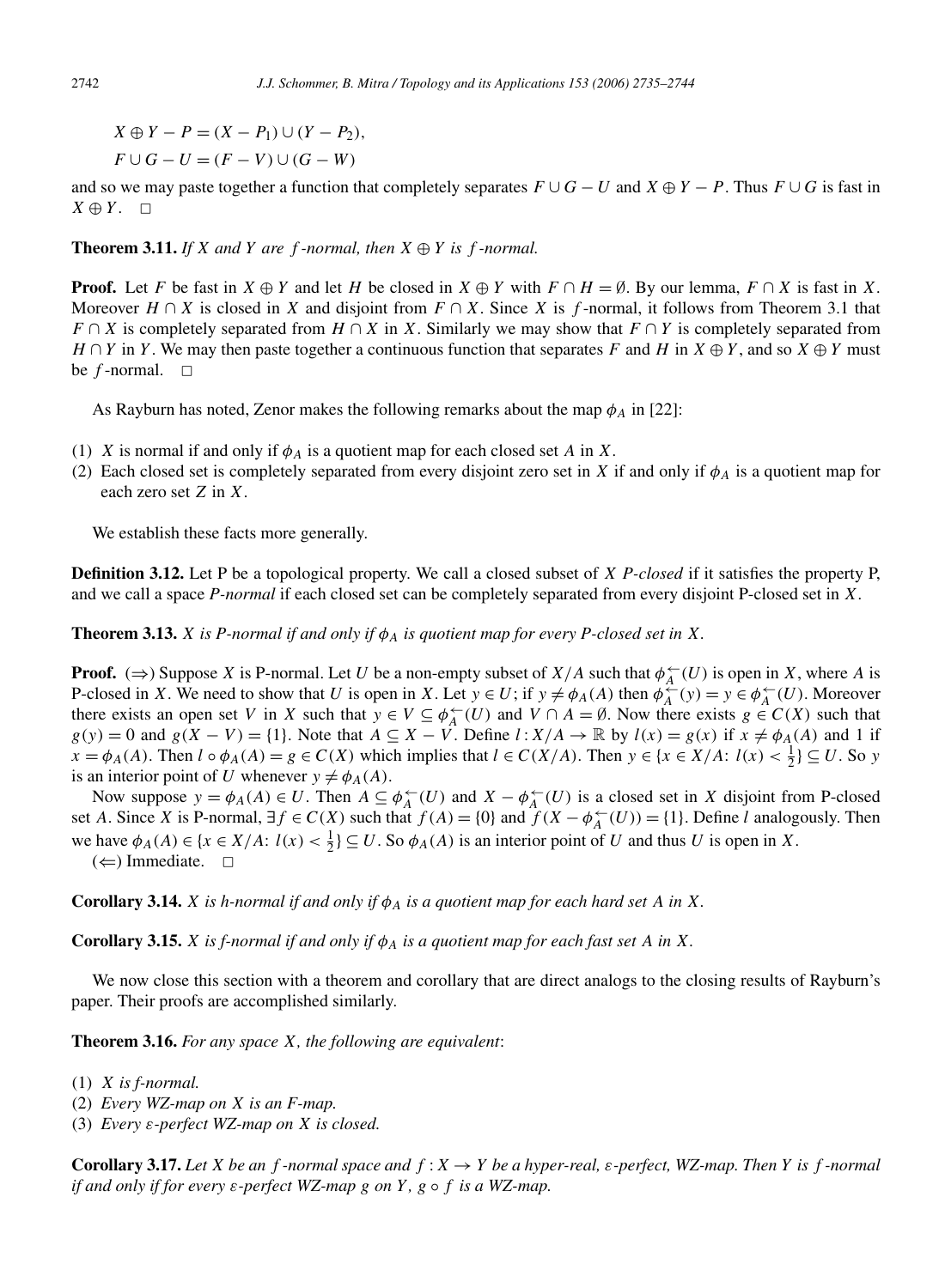#### **4. An example**

Let  $p \in \mathbb{N}^* = \beta \mathbb{N} \setminus \mathbb{N}$  such that  $\mathbb{N}^* \setminus \{p\}$  is not normal. That many such points exist (assuming only ZFC) was established in [3]. (This paper is not readily available; the reader may find [19, Theorem 4] more accessible.) The space  $X = \omega_1 \times (\mathbb{N} \cup \{p\})$  has the properties we desire.

*X is normal.* Let  $Y = (\omega_1 + 1) \times (\mathbb{N} \cup \{p\})$ . It is easy to see that *Y* is normal: *Y* is  $\sigma$ -compact, and so Lindelöf and hence normal. If we can show that disjoint closed sets of *X* have disjoint closures in *Y* , we will be done.

Let *A* and *B* be two disjoint closed sets in *X*. Let  $L_n$  denote the "horizontal line"  $\omega_1 \times \{n\}$ , let  $S(\alpha, K) = (\alpha, \omega_1] \times$  $(K \cup \{p\})$  where *K* is a subset of  $N$  and  $\alpha \in [0, \omega_1)$ , and let  $\widehat{S}(\alpha, K) = (\alpha, \omega_1] \times K$ . Since  $A \cap L_n$  and  $B \cap L_n$  are two disjoint closed sets of  $L_n$ , where  $n \in \mathbb{N} \cup \{p\}$  and  $L_n$  is a copy of  $\omega_1$ , one of  $A \cap L_n$  and  $B \cap L_n$  should be bounded in the sense that there exists  $\alpha < \omega_1$  such that either  $\widehat{S}(\alpha, \{n\}) \cap A$  or  $\widehat{S}(\alpha, \{n\}) \cap B$  is void. Since  $\widehat{S}(\alpha, \{n\})$  is an open neighborhood of  $(\omega_1, n)$ , for each  $n \in \mathbb{N}$ ,  $(\omega_1, n) \notin \text{cl}_Y A \cap \text{cl}_Y B$ .

Next we show that  $(\omega_1, p) \notin \text{cl}_Y A \cap \text{cl}_Y B$ . Let  $N_A = \{n \in \mathbb{N}: A \cap L_n \text{ is not bounded} \}$  and  $N_B = \{n \in \mathbb{N}: B \cap L_m \}$ *L<sub>n</sub>* is not bounded}. Then  $N_A \cap N_B = \emptyset$ . Let  $N = \mathbb{N} \setminus N_A \cup N_B$ . Thus  $\{N, N_A, N_B\}$  forms a partition of  $\mathbb{N}$ . Now note that for  $K \subset \mathbb{N}$ ,  $K \cup \{p\}$  is open in  $\mathbb{N} \cup \{p\}$  if and only if  $p \in \text{cl}_{\beta\mathbb{N}} K$ . We have two cases to consider.

*Case* 1. Suppose  $N \cup \{p\}$  is open. Now on *N*, both *A* and *B* are bounded, and on the top edge  $L_p$  either *A* or *B* is bounded. Thus there exists  $β < ω_1$  such that  $S(β, N) ∩ B = ∅$  or  $S(β, N) ∩ A = ∅$ . Since  $S(β, N)$  is a neighborhood of  $(\omega_1, p), (\omega_1, p) \notin \text{cl}_Y A \cap \text{cl}_Y B$ .

*Case* 2. Suppose  $N \cup \{p\}$  is not open. Then either  $N_A \cup \{p\}$  or  $N_B \cup \{p\}$  is open. Without loss of generality let us assume that  $N_A \cup \{p\}$  is open. Then  $A \cap L_p$  is not bounded on  $L_p$ . In fact choose any  $(\alpha, p) \in L_p$ . Then we have an increasing sequence of ordinals  $\{t_i\}$  such that  $t_i > \alpha$  and  $(t_i, n_i) \in A$  for each  $n_i \in N_A$ . Take  $t = \sup_i \{t_i\}$ . Then  $(t, p) \in A$  as  $p \in cl_{\beta N} A$  and  $t > \alpha$ . Since for each  $x \in N_A \cup \{p\}$ ,  $B \cap L_x$  is bounded, there exists  $\alpha < \omega_1$  such that  $S(\alpha, N_A) \cap B = \emptyset$  and hence  $(\omega_1, p) \notin \text{cl}_Y B$ . A similar argument proceeds if  $N_B \cup \{p\}$  is open.

Thus *A* and *B* have disjoint closures in *Y* and hence *X* is normal.

*αX is not normal.* Note that *Y* is realcompact and that  $Y = vX$ . Indeed *Y* is the product of a compact and realcompact space, and *X* is C-embedded in *Y* . To see that *X* is C-embedded in *Y* , note that every continuous function on *X* is constant on a tail of each horizontal line  $L_x$ , where  $x \in \mathbb{N} \cup \{p\}$ . Thus there exists  $\alpha < \omega_1$  such that  $f(S_1(\alpha, \{n\}))$ is constant and equal to  $r_n$  (say) for each  $n \in \mathbb{N} \cup \{p\}$ . Extend  $f$  to  $Y$  by assigning the value  $r_n$  at  $(\omega_1, n)$  for each *n* ∈ N∪{*p*}. Let us denote the extended function by  $f^Y$ . Clearly  $f^Y$  is continuous at  $(\omega_1, n)$ , for each *n* ∈ N. To show that  $f^Y$  is continuous at  $(\omega_1, p)$ , choose any point  $(\beta, p)$  at the top edge  $L_p$  such that  $\beta \geq \alpha$ . Then  $f^Y(\beta, p) = r_p$ and by continuity of f, for any neighborhood W of  $r_p$ , there exists a neighborhood U of  $\alpha$  and V of  $p$  with the property that  $U \times \{p\} \subsetneq S_1(\alpha, \{p\})$  and  $f(U \times V) \subseteq W$ . Then it can be shown that  $f^Y(S(\alpha, V - \{p\})) \subseteq W$ . Since  $S(\alpha, V - \{p\})$  is an open neighborhood of  $(\omega_1, \{p\})$ ,  $f^Y$  is also continuous at  $(\omega_1, \{p\})$ . Thus *X* is C-embedded in *Y* and  $Y = vX$  as claimed.

Now let  $F: \beta X \to \omega_1 + 1 \times \beta N$  be the Stone-extension of the identity map on *X*. Then from the fact that  $F|_Y$  is the identity map on *Y* , it is easy to verify that

$$
F(\beta X - \nu X) = (\omega_1 + 1 \times \beta \mathbb{N}) \backslash Y. \tag{*}
$$

Let  $Z = F \leftarrow (\{\omega_1\} \times \beta \mathbb{N})$ . Then *Z* is a compact subset of  $\beta X$  and moreover  $Z \cap X = \emptyset$ . Clearly  $F|_Z : Z \to \{\omega_1\} \times$ *β*N is a perfect map and hence by [13, 6.5(c)], there exists a closed subset *K* of *Z* such that  $F|_K : K \to \{\omega_1\} \times \beta \mathbb{N}$  is an irreducible map.

**Claim.**  $F|_K : K \to \{\omega_1\} \times \beta \mathbb{N}$  *is a homeomorphism.* 

**Proof.** Let  $A = \{x_n : x_n \in F^{\leftarrow}(n), \forall n \in \mathbb{N}\}\$ . Now *A* is a copy of N and since  $F|_K$  is irreducible, cl<sub>K</sub>  $A = K$ , otherwise  $\{\omega_1\} \times \mathbb{N} \subset F(\mathcal{C}|_K A) \subseteq \{\omega_1\} \times \beta \mathbb{N}$ . Since  $\mathcal{C}|_K A$  is compact,  $F(\mathcal{C}|_K A) = \{\omega_1\} \times \beta \mathbb{N}$ , a contradiction. Thus *K* is a compactification of N and  $\beta$ N is a continuous image of *K* as  $\{\omega_1\} \times \beta$ N is homeomorphic with  $\beta$ N. Thus *K* is larger than  $\beta$ N in the lattice of compactifications of N and hence *K* must be homeomorphic with  $\beta$ N.